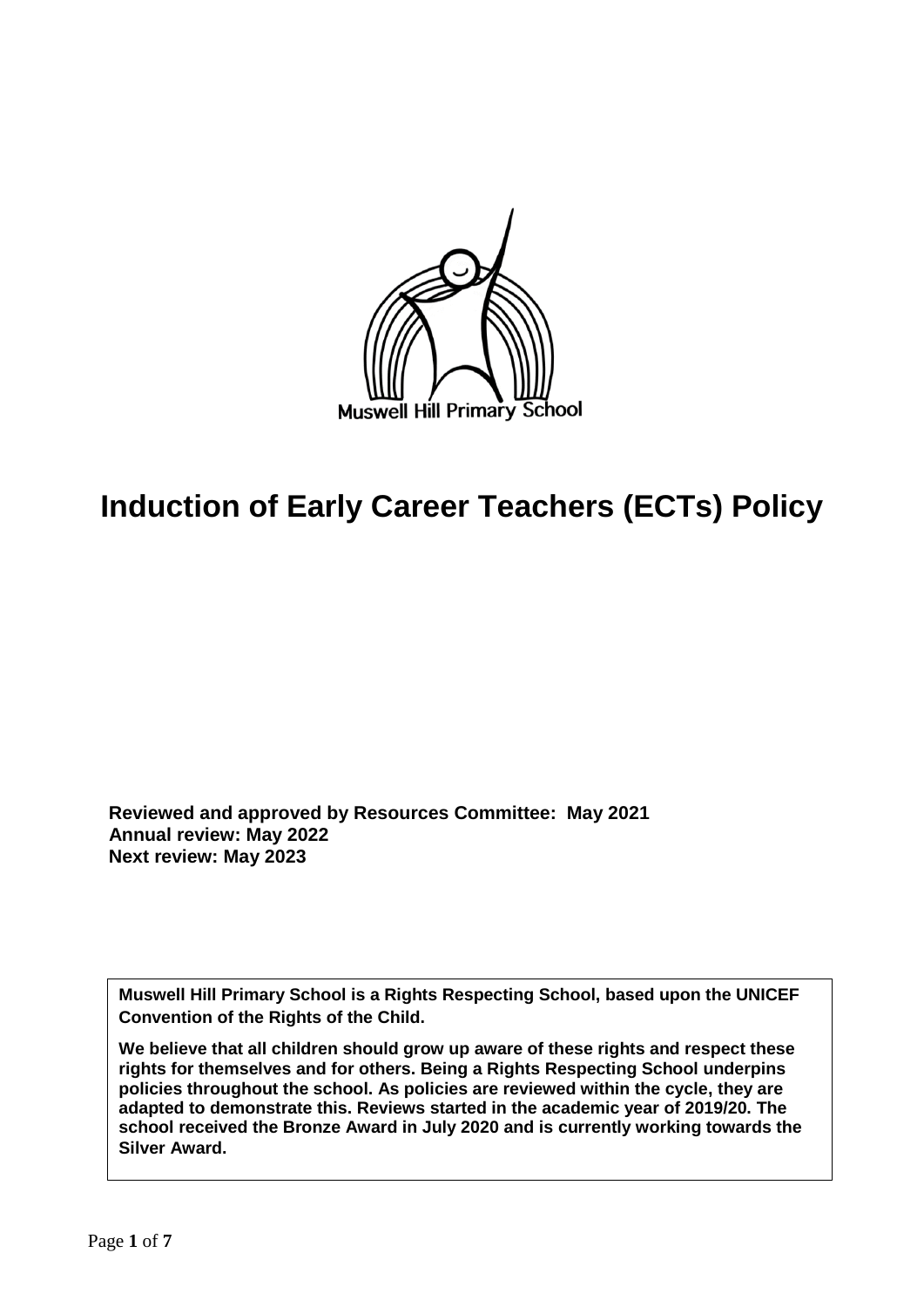#### **Vision & values**

At Muswell Hill Primary we have worked hard to create a successful, high achieving, happy, inclusive community. One we are proud of and one which enables us to work in partnership with others, celebrate our successes and empower our children to be the best versions of themselves. Our community is where friendships thrive and where children are encouraged to discover a world of possibilities in a challenging yet supportive setting. Here at Muswell Hill Primary School, we embrace the joy of learning every day, through our strong, rich, broad curriculum.

#### **5 Golden Values**

**Respect** (for themselves and each other) **Integrity** (acting with at all times) Sense of **Resilience Curiosity** (discovering the world around them) **Creativity** (exploring their learning journey)

#### **The following articles underpin our vision & values:**

Article 28: The Right to an Education Article 12: Respect for children's views Article 29: Goals of Education Article 13 and 14: Freedom of Expression/Thought Article 42: Knowledge of Rights Article 27: Standard of living for Physical, Emotional and Mental Health needs

#### **Commitment to our pupils**

#### **At Muswell Hill Primary School, the staff and governors are working every day so that by the time you leave us:**

1.You will love learning new things, feel ready for the future and want to keep on learning.

2.You will understand how you learn best, learn from your mistakes and how to persevere.

3.You will know what it feels like to be motivated to be good at something, and to have achieved your very best.

4.You will understand just how incredible you are! You will believe in yourself and have the confidence to follow your dreams.

5.You will have grown as healthy and strong as you can, and you will know how to look after your body and your mind.

6.You will know friendship and will have learned how to get along with other people.

7.You and your family will be supported and cared for if you struggle or meet obstacles during your time with us.

8.You will feel part of your community, proud of your school, and inspired to make a difference.

9.You will leave Muswell Hill with lots of good memories and be the best version of yourself.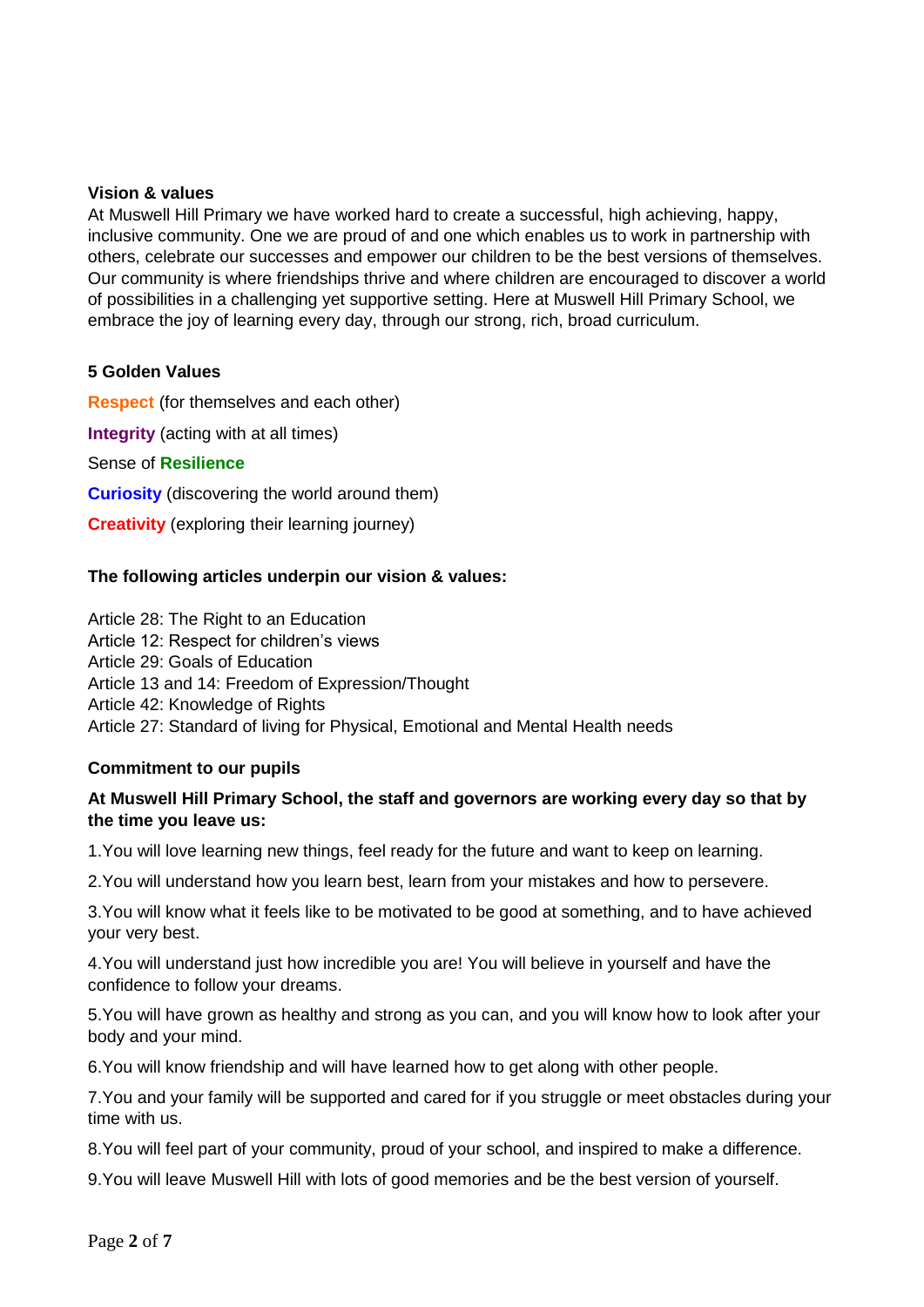Aims/Mission: *Everyone belongs here, everyone has a voice, and everyone is heard.*

## **Policy for the Induction of Early Career Teachers(ECTs) at Muswell Hill Primary School**

# **Rationale**

The first two years of teaching is not only very demanding but also of critical significance in the professional development of the new teacher. It is vital new teachers get a good start to their teaching careers through appropriate transitional support. Our school's induction process is aimed at ensuring a smooth transition from training into the teaching profession through appropriate guidance, support, training to include the development of skills, knowledge, expectations through a structured but flexible individual programme.

Our ECT Induction programme (Early Career Framework) will enable our ECTs to establish a secure foundation upon which a successful teaching career, fulfilling their professional duties can be built.

## **Purposes**

The ECF training is a central aspect of induction.

Our school's ECT induction process has been designed to meet statutory requirements and make a significant contribution to both the professional and personal development of ECTs, which should enable them to develop competence in the Teachers' Standards and make a valuable contribution to our school.

The ECF sets out what ECTs should learn about and learn how to do within the first two years of their careers.

It covers five core areas:

- behaviour management
- pedagogy
- curriculum
- assessment
- professional behaviours

Specifically, we aim:

- to provide support to meet the generic needs of all ECTs and the specific needs of individual ECTs;
- to provide appropriate guidance and individualised support through the role of an identified tutor/mentor;
- to provide ECTs with examples of good practice;
- to help ECTs form good relationships with all members of the school community and stakeholders;
- to encourage reflection on their own and observed practice;
- to provide opportunities to recognise and celebrate good practice;
- to provide opportunities to identify areas for development;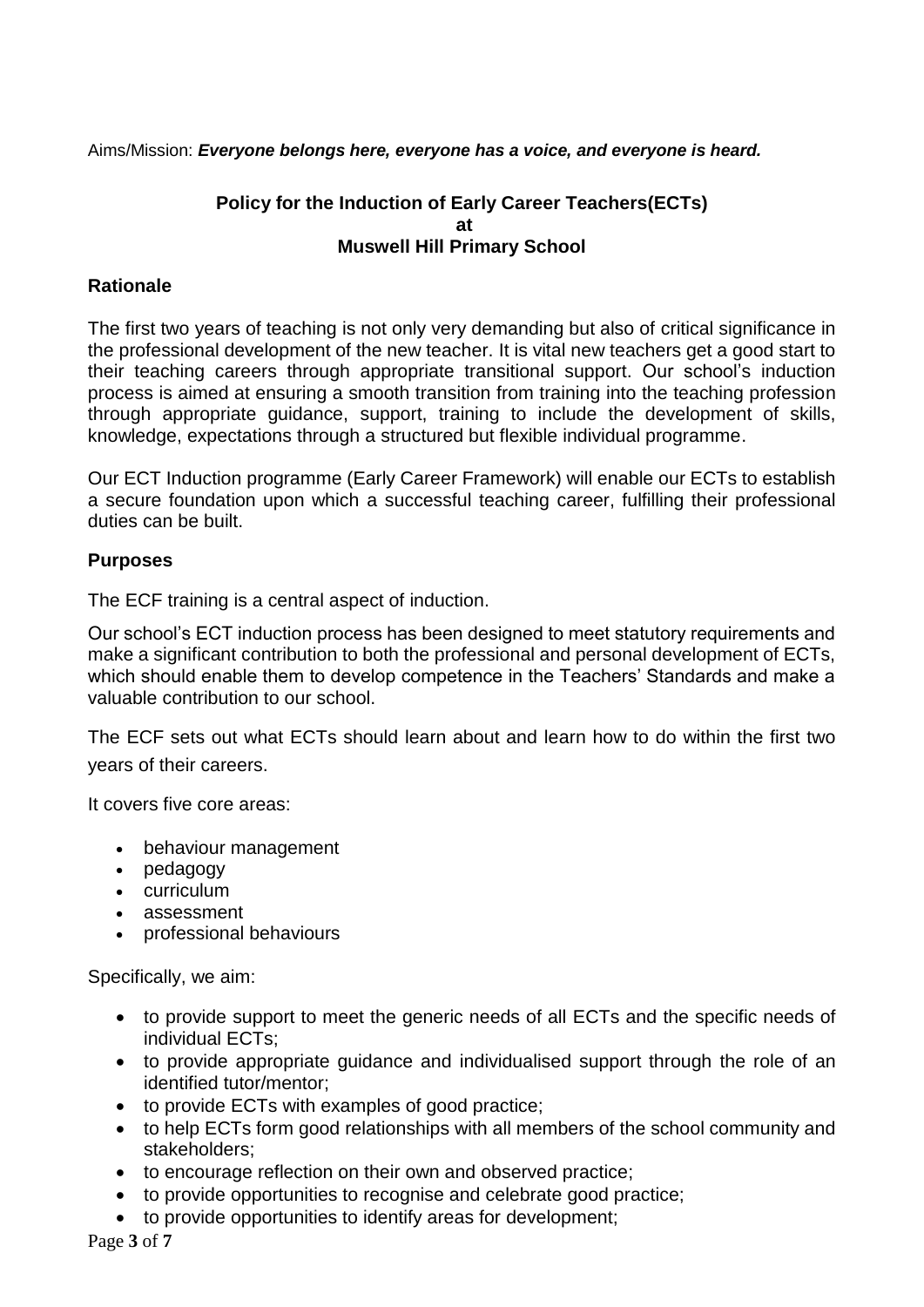- to help ECTs to develop an overview of a teacher's roles and responsibilities;
- to act quickly to help ECTs address any areas of concern;
- to provide a foundation for longer-term professional development;
- to ensure a smooth transition from teacher training, to help ECTs meet all the Teachers' Standards.

The whole staff will be kept informed of the school's induction policy and encouraged to participate, wherever possible, in its implementation and development.

This policy reflects a structured whole school approach to teacher induction and recognises that the quality and commitment of the people who supervise the induction, is a crucial factor in its continued success.

# **Roles and Responsibilities**

## **The Governing Body**

The governing body will be fully aware of the contents of the DfE's Statutory guidance on induction for newly qualified teachers (England) which sets out the school's responsibility to provide the necessary monitoring, support and assessment for ECTs. Careful consideration is given, prior to any decision to appoint an ECT, as to whether the school currently has the capacity to fulfil all of its obligations. The governing body will be kept aware and up to date about induction arrangements and the progress of ECTs, through the headteacher's report and/or direct contact with the ECT coordinator in school.

## **The Induction Tutor for Muswell Hill Primary is Liz McMullen (Senior Assistant Headteacher)**

## **The Headteacher**

The headteacher at Muswell Hill Primary plays a significant and leading role in the process of inducting new colleagues to the profession. While responsibility for the implementation of the induction programme has been delegated to an induction tutor/mentor the headteacher will also observe each ECT, at least once each term. Statutory responsibilities are:

- Make arrangements with an Appropriate Body to oversee the school's induction programme for each ECT employed;
- Ensure an appropriate induction programme is set up;
- Appoint a suitably experienced teacher to the induction tutor/mentor role;
- Make a recommendation to the Appropriate Body, Haringey, Haringey Education Partnership whether or not an ECT has performed satisfactory against the Teacher's Standards for the completion of the induction;
- Observe and give written warnings to any ECT at risk of failing to perform satisfactorily against the Teachers' Standards whilst informing the Appropriate Body immediately;
- Keep the governing body aware and up to date about induction arrangements and the results of formal assessment meetings.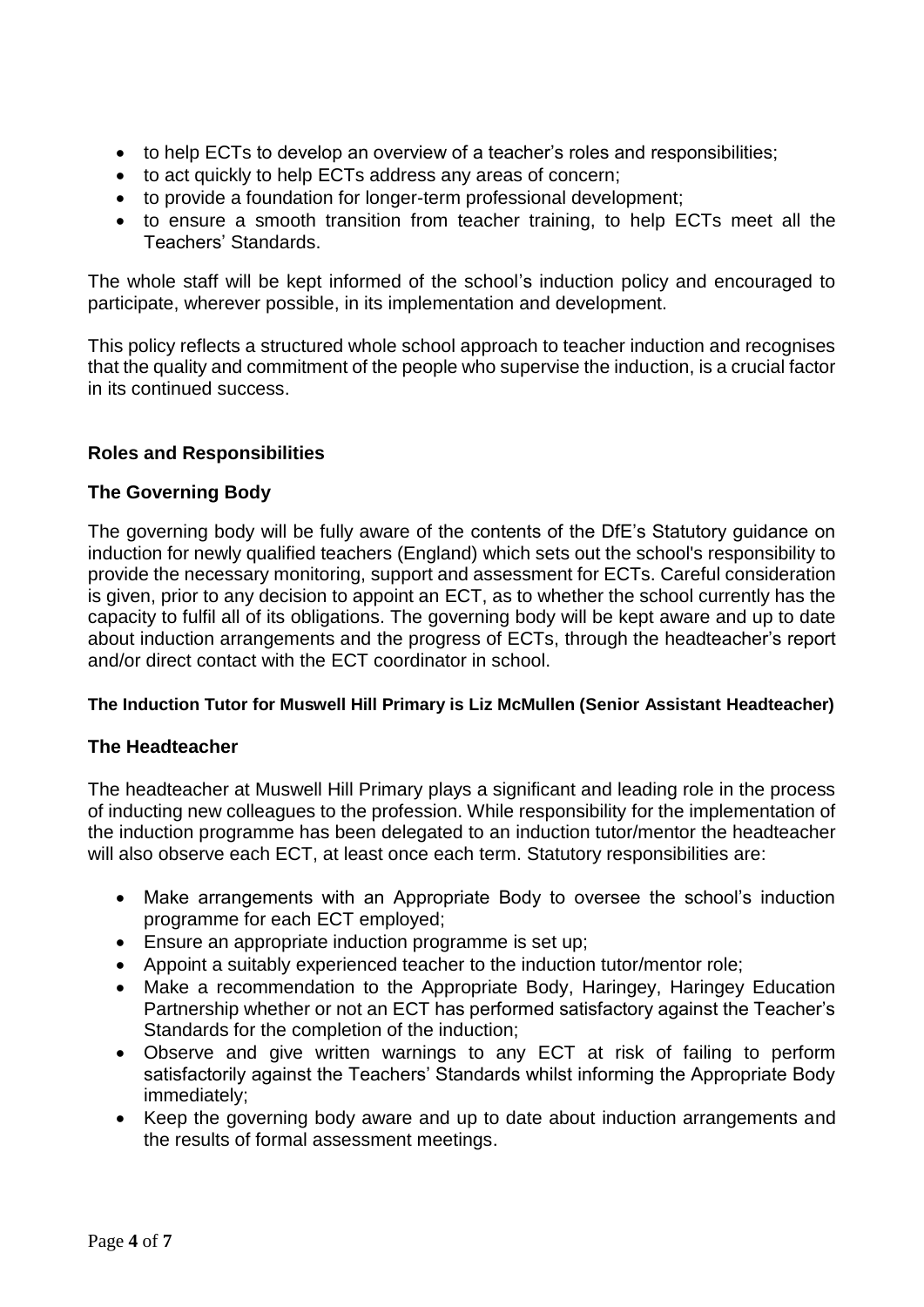## **Induction Tutor Coordinator / Mentor**

The induction tutor and mentor are responsible for initiating ECTs into the teaching profession and into Muswell Hill Primary's systems and structures. The role embraces various important tasks, including the planning, implementing and evaluation of a personalised programme of support and development for each ECT, providing advice, guidance and the rigorous but fair assessment of an ECT's performance. It also entails keeping relevant and accurate records of progress and achievement and the provision of on-going support on a daily basis.

# **Entitlements**

Each ECT should be proactive in her/his own career development. Our induction programme ensures that new teachers are provided with the support and monitoring to help them fulfil their professional duties and meet the requirements for satisfactory completion of induction. It builds on their knowledge, skills and achievements in relation to standards for the award for qualified teacher status (QTS).

The key aspects of the Induction programme for ECTs at Muswell Hill Primary are as follows:

- Access to an induction programme that will commence upon appointment and be reviewed on a termly basis;
- **Arrange a formal programme of school-based support;**
- We will provide a full induction programme via a delivery partner through Haringey Education Partnership;
- Appointments, with time to discuss developments needed and how they will be assisted in making these;
- Help and quidance from an induction tutor and a school mentor who is an experienced teacher; is knowledgeable about the phase/year group/subject; has been trained in the induction process, and has coaching and mentoring skills adequately prepared for the role and will coordinate the induction programme;
- Regular meetings with a tutor and mentor, senior managers, subject coordinators, SENCo and other key staff where appropriate;
- A reduction of 10% of the average teacher's workload (in addition to PPA time) in the first year and a reduction of 5% of the average teacher's workload in the second year of teaching. This time is used for participating in the CPD identified and agreed with the tutor/mentor
- The mentor will be key in supporting the ECT during their induction period and is separate to the role of the induction tutor. The mentor is expected to have regular one to one meetings with the ECT and is expected to be given sufficient time away from their usual duties to carry out this role.
- Opportunities to observe experienced colleagues teaching;
- Have teaching observed by the tutor/mentor and by other relevant colleagues, headteacher, subject leads, coordinators etc on a regular basis;
- To receive prompt written as well as oral feedback on teaching observed against the standards and to receive feedback about strengths and areas for development as appropriate with targets and feedback/advice provided;
- Half-termly professional review meetings to focus on support plans, record achievements against the standards and raise concerns;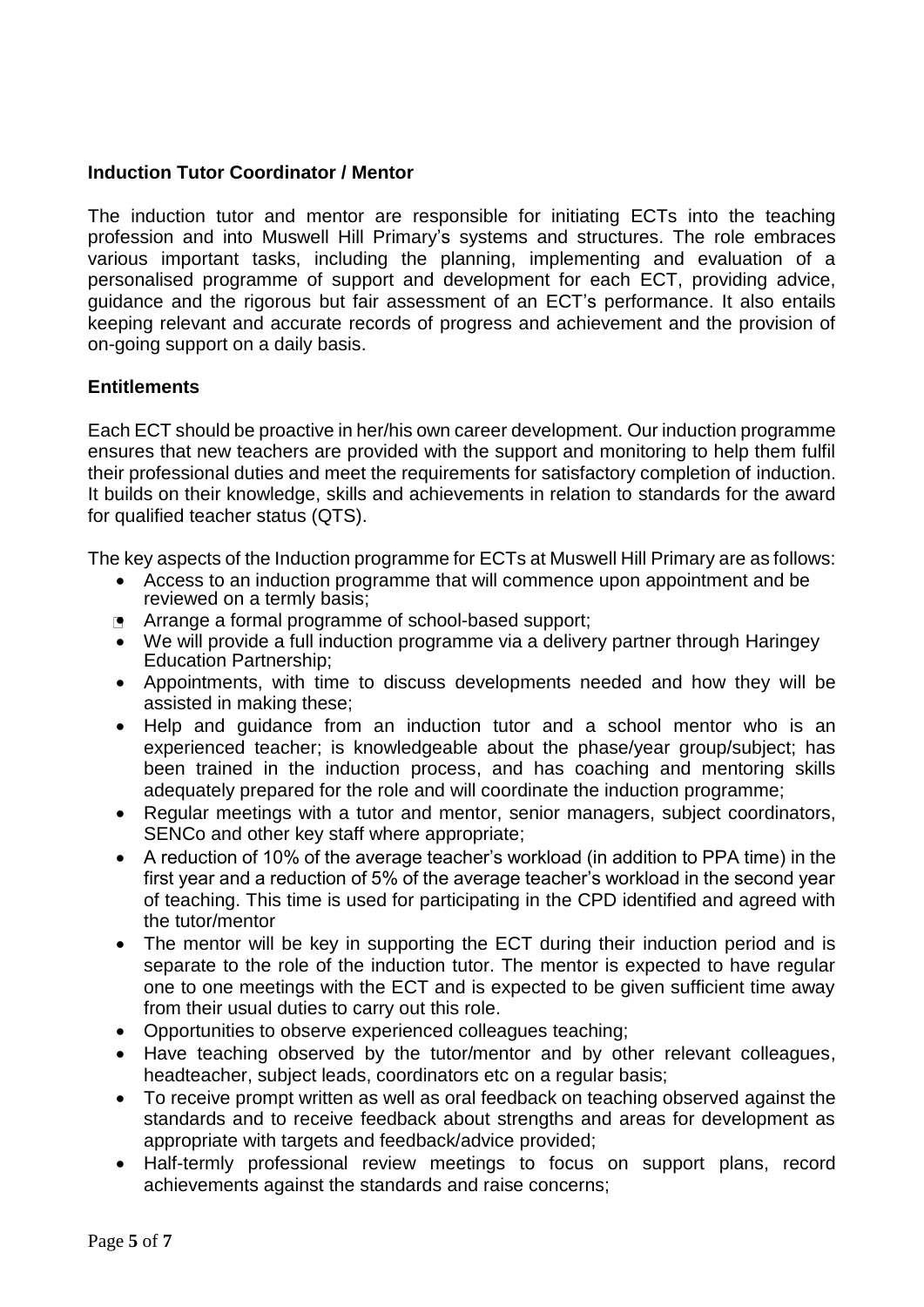- Addressing any areas of practice or behaviour that may prevent the ECT meeting the Teachers' Standards in a timely, honest and professional manner;
- Opportunities for further professional development based on agreed objectives;
- Detailed success criteria, individual support plan for any areas identified as making an ECT at risk of not meeting the Teachers' Standards.

# **Assessment & Quality Assurance**

- The assessment of ECTs will be rigorous and objective.
- The criteria used for formal assessments will be shared and agreed in advance.
- Both formative assessment (e.g. lesson observation and target setting) and summative assessment (termly induction reports) will be used.
- Assessment will draw on views from all teachers who have a part in the ECT's development in order to gain a reliable overall view.
- Assessment will draw on evidence from planning, work produced by pupils, progress data and relationships with staff, students and parents, as well as formal observations of teaching.
- The induction coordinator tutor/mentor will ensure that assessment procedures are consistently applied.
- Copies of any records will be passed to the ECT concerned.
- There will be two formal assessment points, one midway through induction, and one at the end of the induction period as well as result progress reviews;
- Termly reports will give details of:
	- o areas of strength
	- o areas requiring development
	- o evidence used to inform judgement
	- o targets for coming term
	- o support to be provided by the school

## **At risk procedures**

# **The ECT will be made aware of any concerns, at all stages, throughout the induction process**

Any concerns with the ECTs performance should be raised early on and nothing should come as a surprise to the ECT. Concerns will need to be raised with the appropriate body and support measures put in place.

It is important where performance concerns persist that the ECT is informed of their need to improve their practice, given every opportunity to raise their performance and warned of the implications of not successfully passing the induction period.

- 1. If an ECT encounters difficulties with meeting the Teachers' Standards, the following procedures will be put into place:
	- o Tutor/mentor and ECT identify the difficulties.